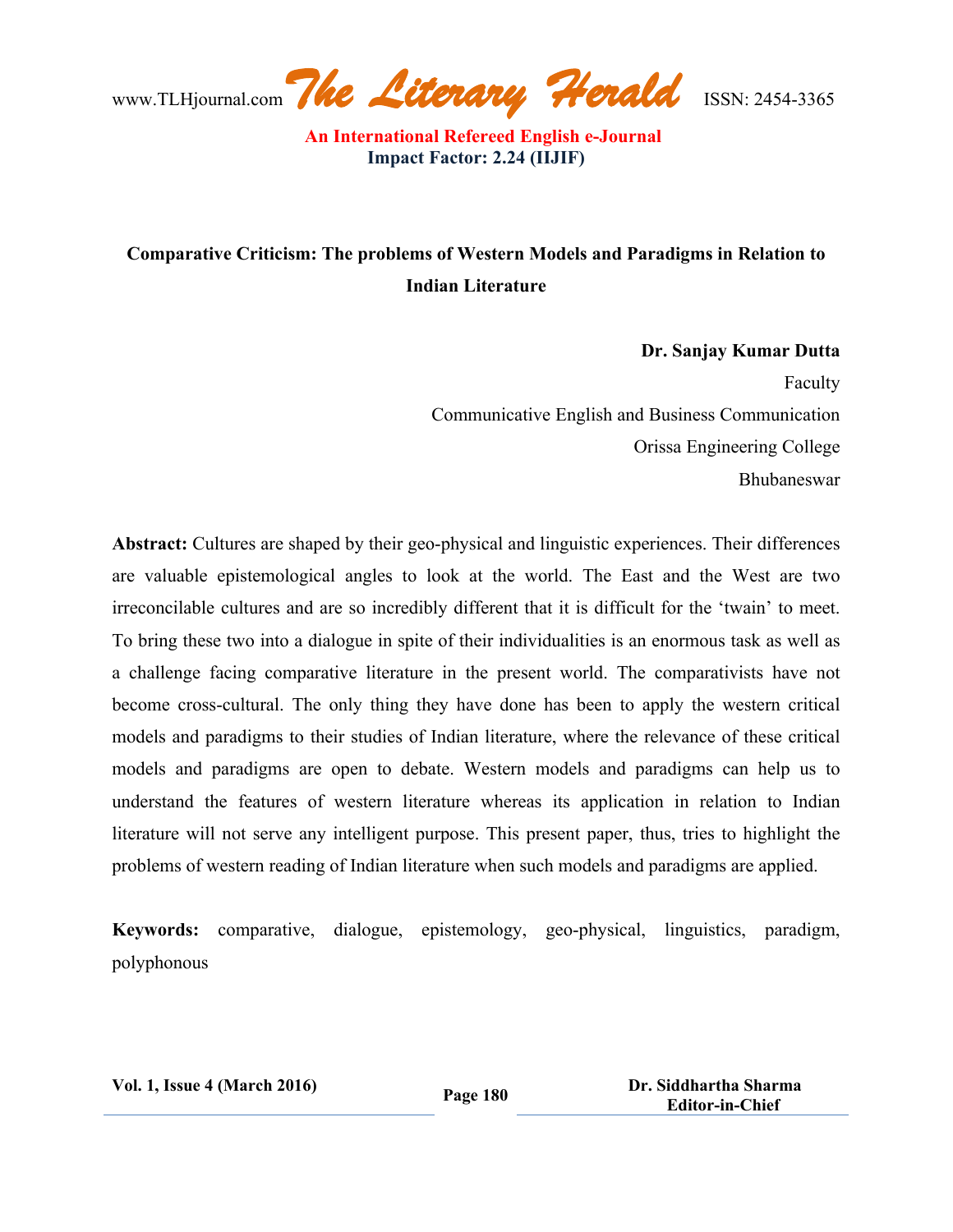www.TLHjournal.com*The Literary Herald*ISSN: 2454-3365

## **Comparative Criticism: The problems of Western Models and Paradigms in Relation to Indian Literature**

**Dr. Sanjay Kumar Dutta** Faculty Communicative English and Business Communication Orissa Engineering College Bhubaneswar

**INTRODUCTION:** Among the literatures of the world, Indian literature is one of the most ancient and dynamic. It is multifaceted and polyphonous. Though India abounds in different languages and their respective literatures, it is a country where the cultural root is the same in spite of many marked differences owing to the genius of the respective languages in which they are written. Today, it has reached the apex of creativity with the contribution of regional and national writers. In such a situation, there cannot be a true appreciation of a single literature in isolation. It is true that Indian literatures are the products of a multilingual, multicultural, and social-historical mélange, but at the same time, they are bound together by a common historical thread, without which, their proper understanding and appreciation is impossible.

Many westerners have read and appreciated Indian literature as facilitated by the extent of their critical intelligence. Many of them failed because they could never attain that degree of cultural openness which was necessary to understand the dynamics of a different culture. The enthusiasm generated by certain Indian texts in westerners, however, is genuine and

| <b>Vol. 1, Issue 4 (March 2016)</b> | <b>Page 181</b> | Dr. Siddhartha Sharma  |
|-------------------------------------|-----------------|------------------------|
|                                     |                 | <b>Editor-in-Chief</b> |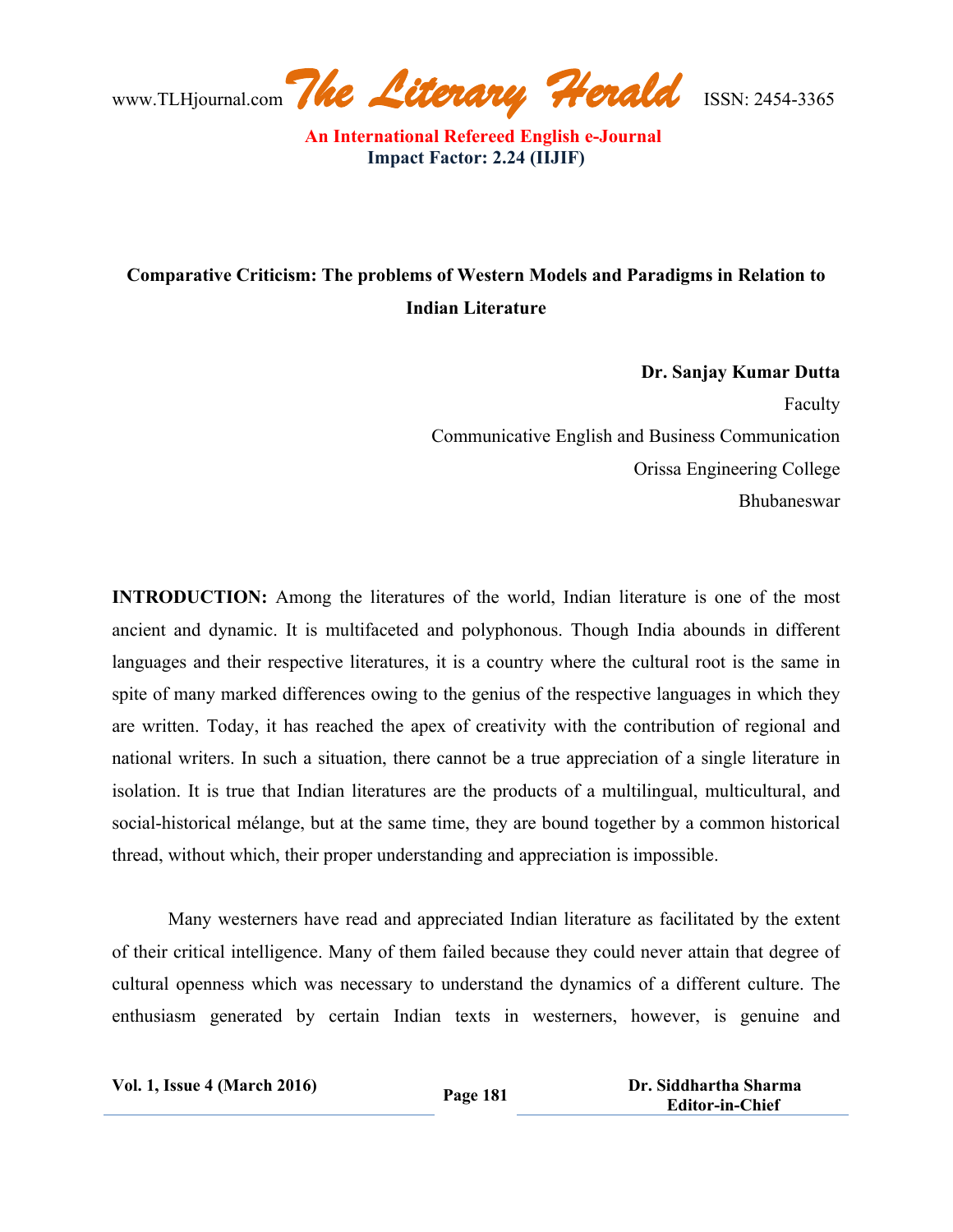www.TLHjournal.com*The Literary Herald*ISSN: 2454-3365

spontaneous. But what dominated the western mind with respect to Indian literature were certain stereotypes which defied the major norms of western literature. This western attitude was partly conditioned by their sense of superiority, and partly because, they applied their own standards of models and paradigms to judge Indian literature which poses a serious problem in understanding it in a proper perspective. Because any culture is distinct in its own way, it cannot be globalised like other aspects by taking a global image beyond any geographical or political topology. When a culture is handled for globalization, it loses its very foundations of race, religion, and language on which it stands. So, what becomes necessary in this situation is a process of cultural reciprocation, by ignoring any "centrism" or the predomination of the East or the West. But the question is: Can we really work towards an international poetics by bringing together the violently opposed systems of the East and the West to a meeting ground?

Whenever any western reader reads Indian literature, he/she does so with a comparative eye, which is one of the accepted ways to study literature. It is an attempt to examine the otherness or to explore the kindredness in literature growing within or beyond national boundaries. It develops the skill to judge the depth and magnitude of a particular work. So, any inter-cultural or intra-cultural study should liberate us from our cultural prison. However, most of the western readers try to find similarities by applying their own models and paradigms. But, the application of these western tools to evaluate Indian literature (s) does not seem to be a fruitful affair, given the complexity of the Indian literary tradition. The question is: Can't we move beyond the "universals", which are not adequate for India, a civilization that has generated several sub-cultures; a civilization in which the emphasis has to be on the 'differences'. As Gurubhagat Singh has rightly observed: "…every culture and its communication system is [a] whole which deserves to be understood in its differential..." (72). The term 'difference', here, means the distinctive features that a culture's geographical and historical backgrounds generate in its language and genres.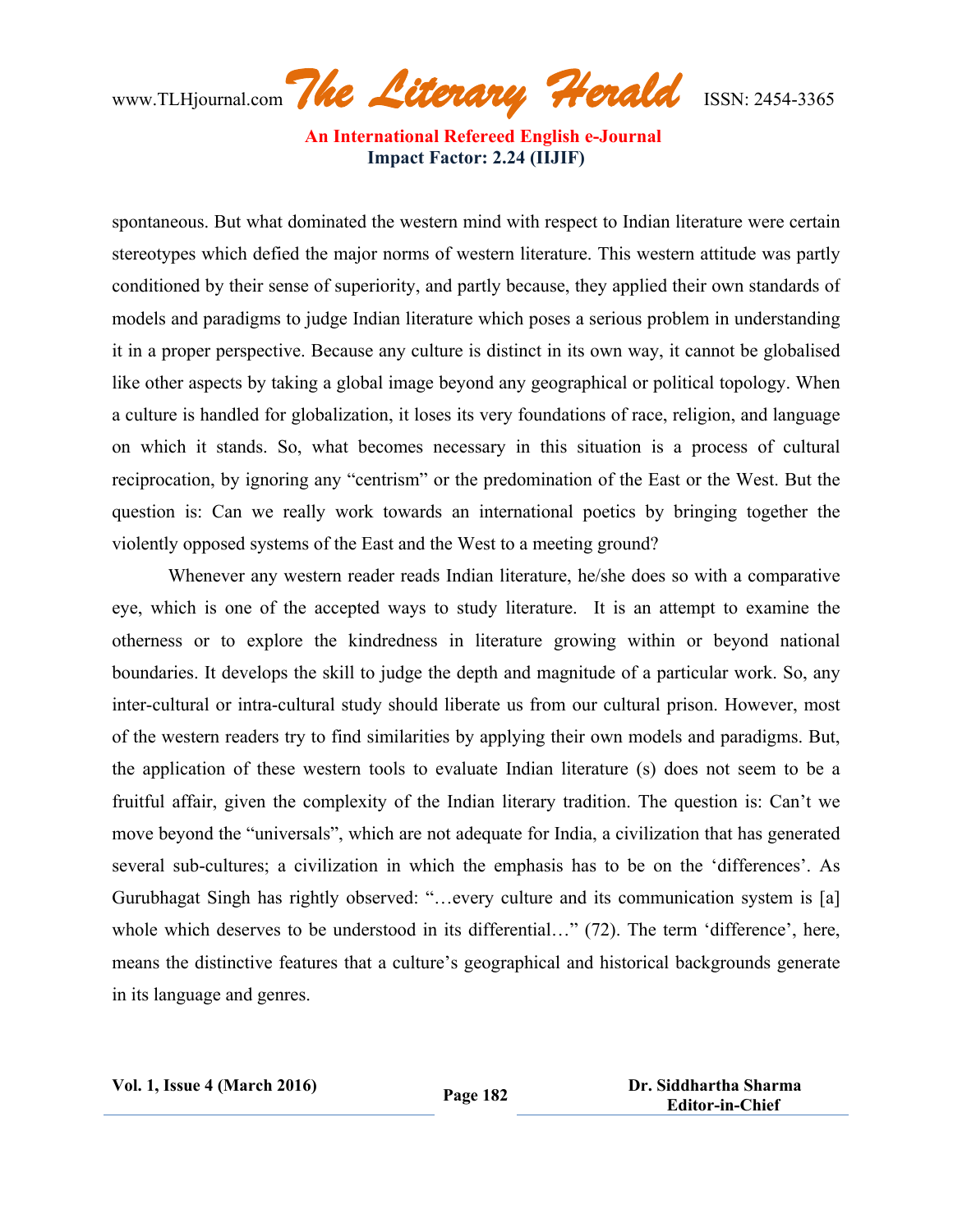www.TLHjournal.com*The Literary Herald*ISSN: 2454-3365

India has had a long and glorious tradition of dramatic theory and practice. On the one hand, we have playwrights like Kalidasa, Bhababhuti, Bhasa, Sudraka, and on the other, we have the exponents of dramatic art like Bharata, Bhattanayak, Avinabagupta, and Dhanajaya. While in the western canon, only two principal forms of drama - tragedy and comedy - are recognized, Sanskrit theorists, particularly Bharat in his *Natyasastra,* which is considered encyclopedia of Indian dramaturgy, described ten kinds of dramatic forms: *Natak, Prakarana, Bhana, Prahasana, Dima, Vyayoga, Samavakara, Vithi, Anka, and Ihamranga*. A host of westerners like A. B. Keith, W. H. Wells, Edwin Gerow, to name but a few, have been drawn towards it. At the same time, some westerners have neglected, misunderstood, and criticized it. Their criticism is entirely guided by western notions and conceptions, especially Aristotelian. They have never bothered to familiarize themselves with this rich heritage. The reasons for such an attitude are deep rooted but not difficult to seek.

One of the crucial areas of contention in the western encounter with Indian literature is the alleged 'absence' of tragedy in the latter. The debate on the issue is quite interesting in terms of understanding a different culture, where the presence or absence of a literary genre becomes the measuring rod for the evaluation of literature of a particular culture. Western intellectuals perceived a certain kind of 'lacuna' by comparing their literature with that of a different culture by keeping in mind their own standards and paradigms. Though, formal tragedy, in the western sense, is not to be met in Indian literature, yet, that particular experience of life which gives rise to tragedy has evoked a specific response in Indian *Kavya* literature. The ancient poets of India have described sorrow and misery, which are so essential for tragedy, but in a different way, as the Indian attitude towards life and the experience of weal and woe in it differs radically from that of the West. In epics, like the *Ramayana* and the *Mahabharata*, we come across profound sorrow which may come very near to the western traditional concept of tragedy. So, rather than making any attempt to issue such sweeping statements about the presence or absence of a particular genre in the literature of any civilization, it would be wiser to show how it is

**Vol. 1, Issue <sup>4</sup> (March 2016) Page <sup>183</sup> Dr. Siddhartha Sharma Editor-in-Chief**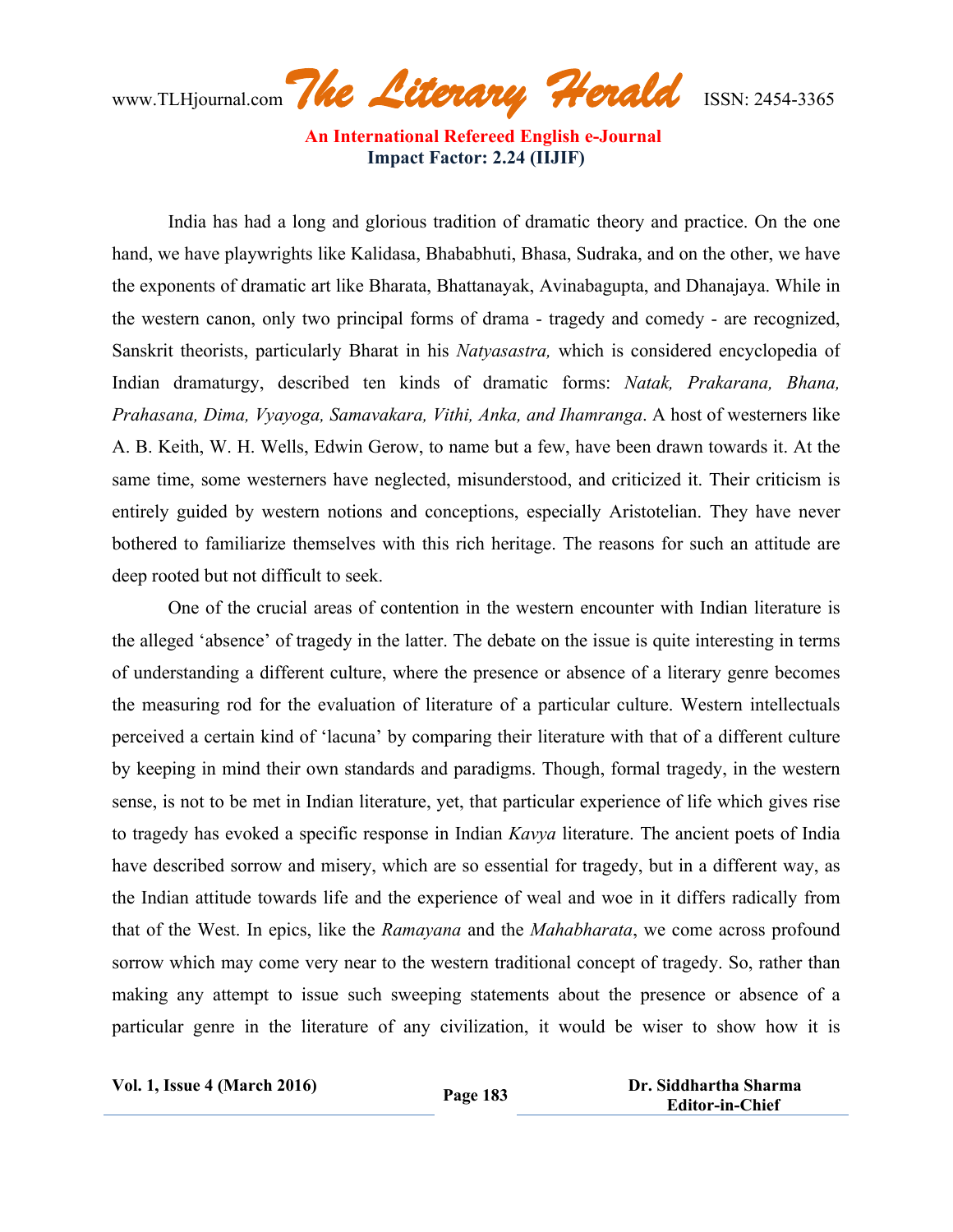www.TLHjournal.com*The Literary Herald*ISSN: 2454-3365

fundamentally wrong to seek for and at times intellectually absurd to expect the definite presence of a particular literary genre of a particular culture, whose form, terms, and conditions have been determined by that culture, in exactly the same form in another culture which has a different understanding of that particular genre.

It is true that tragedy has long been considered one of the highest achievements of the European literary culture, with the works of Aeschylus, Euripides, Sophocles, and Shakespeare in prominence. Since the genre has such a high standing, its comparison with that of non-European literature is difficult. The difficulty arises due to the European concept of tragedy and partly due to the difficulties involved in the European understanding (or rather lack of it) of other cultures and civilizations and also due to the range and volume of literatures of certain civilizations, much of which has not been researched intensively by the European scholars. Secondly, it is because of the status or the level of importance attached to tragedy in the literatures of the non-European cultures. Steiner has stated the dominant idea of tragedy from a European point of view in a straight forward manner:

> "All men are aware of tragedy in life. But tragedy as a form of drama is not universal. Oriental art knows violence, grief, and the stroke of natural or contrived disaster…But that representation of personal suffering and heroism which we call tragic drama is distinctive of the western traditions". (*The Death of Tragedy* 3)

But when Draper asserts that "tragedy … is impossible to define satisfactorily" (11), it means the difficulty is because of the result of the evolution of sentiments surrounding tragedy and its varying interpretations over a period of time even within the literatures of different periods of the same civilization. The significance, conception, and interpretation of tragedy have changed in every age, as in every age society has differed in its political, economic and moral standards, and in what it has considered significant. If one accepts the view that tragedy is an imitation or "mimesis" of reality or as Aristotle has said 'the imitation of an action', then it also follows that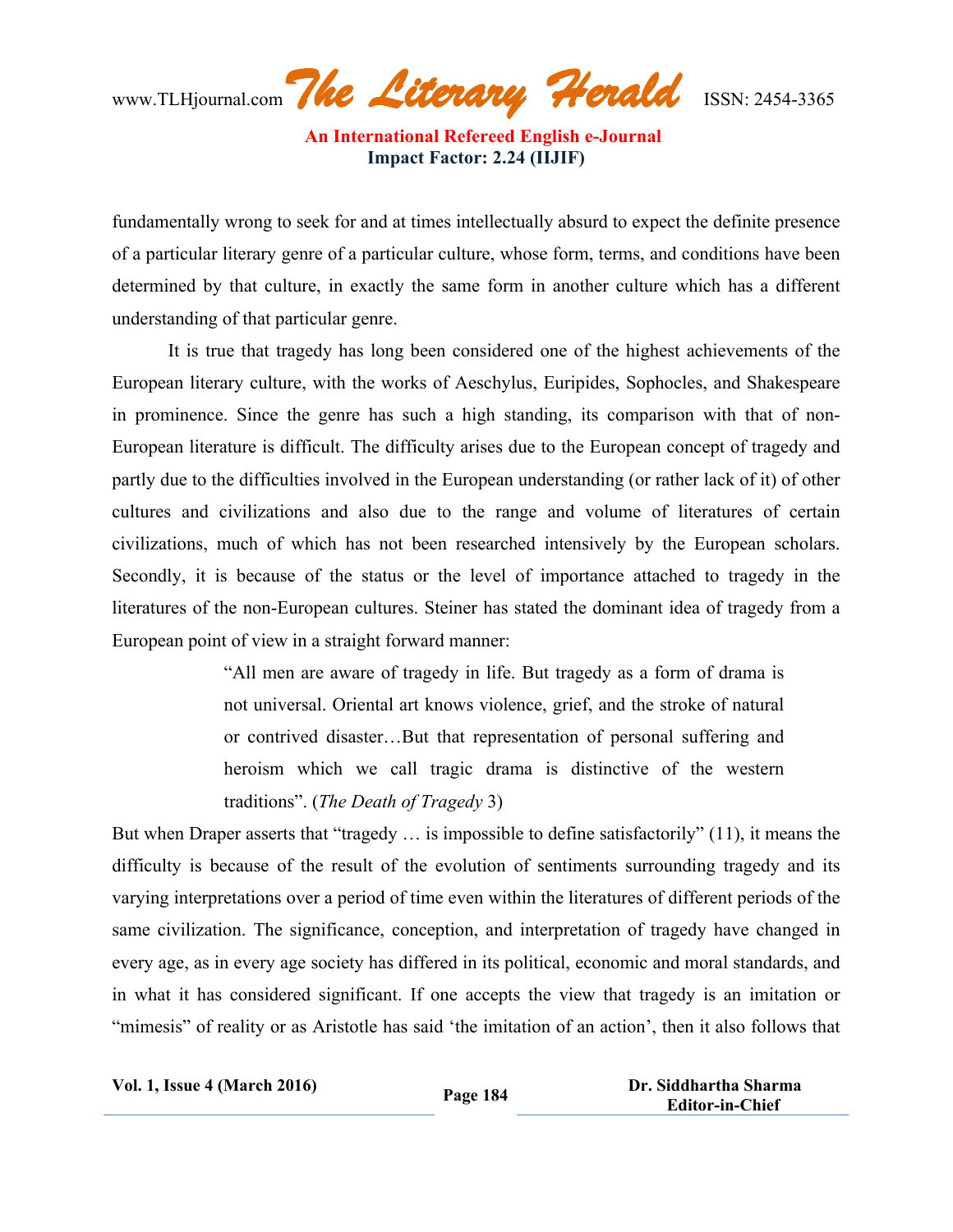www.TLHjournal.com*The Literary Herald*ISSN: 2454-3365

since the perception of various realities has changed through time, the nature, conception, interpretation, and the importance of tragedy must have changed and modified themselves across time according to the personal views of the authors of every era and the continuously changing political, economic, psychological, and social climates of every age.

Taking Indian literature into account, it is worthwhile to make a few generalizations about the western theory of drama which is derived and conditioned by Aristotle's *Poetics.* Aristotle's observations on the nature of drama are largely the outcome of his analysis of the tragic drama of his own times. His writings are on the Greek tragic drama, but not on tragic drama in general nor on the meaning of tragedy in a universal sense. In all probabilities, one can say that Aristotle neither had seen the tragic drama of all the civilizations nor had an understanding of them. Thus, to consider Aristotelian definition and description of Greek tragedy as the universal guide for the understanding and the conception of tragedy in general and tragic drama in particular would be to mistake a part for the whole. Aristotle's conceptions are alien to the Indian view, which is based on the Indian theory of *Karma*. According to the theory of *Karma* man is not just a play thing in the hands of fate, but the architect of his own destiny. His fate is determined by his own actions. There is a fundamental difference which determines their respective approaches to drama.

As per the theory of *Karma*, man alone is responsible for his own weal and woes and whatever comes his way is the fruit of his own action. It is he who gets born, his parents being mere a biological cause (not the reason) related to his karma. But the actions are not confined to one life, a singular birth, which stands at a sharp contrast to the western view that believes in a single life 'this life'. Thus the sequence and consequence of the cause and the effect is complicated by many time-frames. In the epic *Ramayana*, Ravana brought so many ups and downs in the life of Rama, the protagonist, but has anyone ever looked upon him as a conventional villain? And even if we call him a villain in a certain sense, can he be regarded as an Iago? He was a tool through which Rama's Karma operated. Evil, then, becomes the

**Vol. 1, Issue <sup>4</sup> (March 2016) Page <sup>185</sup> Dr. Siddhartha Sharma Editor-in-Chief**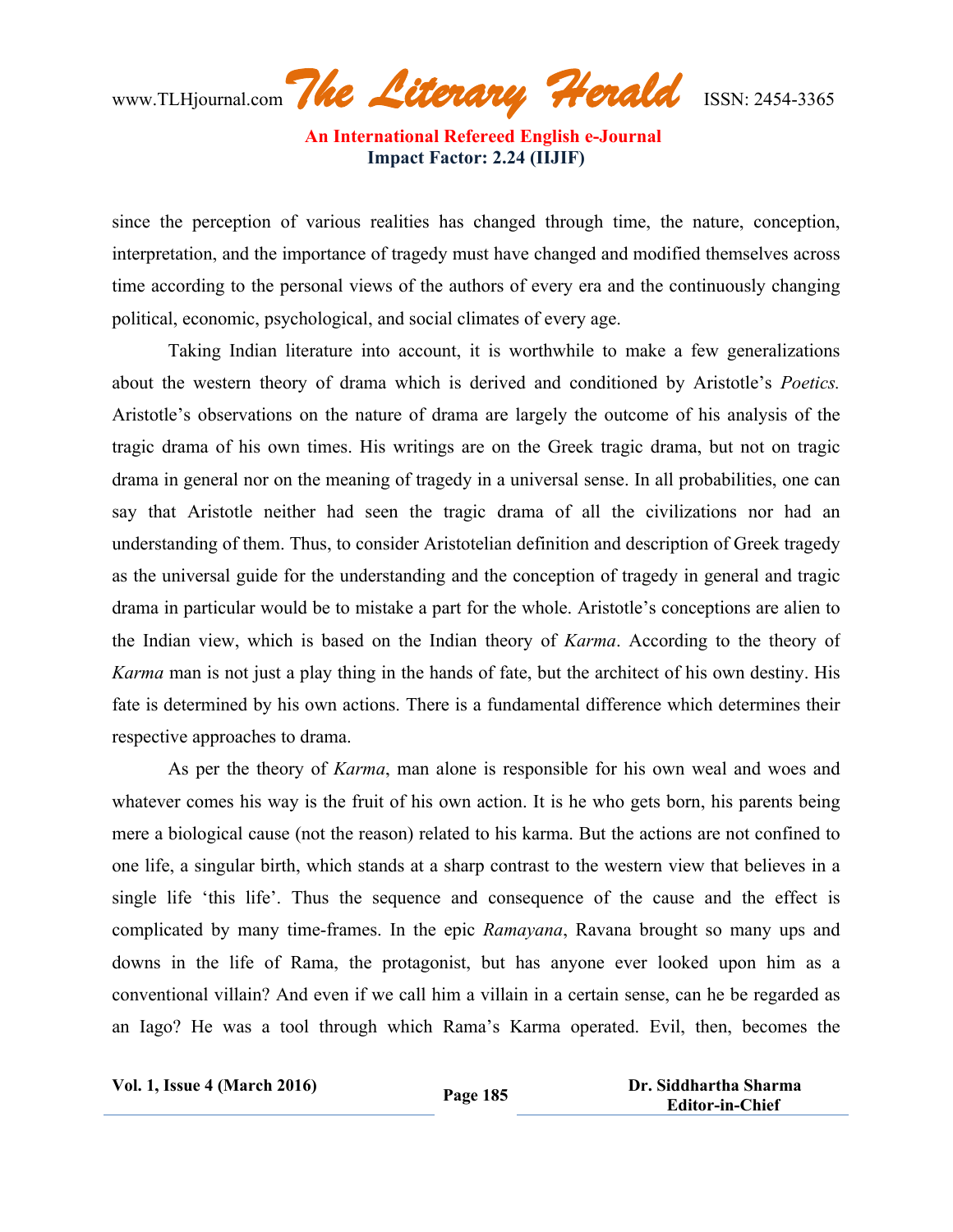www.TLHjournal.com*The Literary Herald*ISSN: 2454-3365

complimentary contradiction of good. Such an idea is only possible in an integral world-view. Along with Karma, an unshakeable faith in the theory of rebirth did not allow the seed of tragedy to germinate in the Indian soil. According to the western thinking death is first and the everlasting truth, so nothing can be more gruesome than death. In Indian view, when every birth is considered as an incarnation, there is no terror in death, except as temporarily simulated by the actor on the stage. The west can best be explained on the basis of the belief that what is perceived by our sense is the real. The theory of literature as a "reflection of life" also arose from this belief. The sense of temporality in western literature is therefore more acute and sharply dramatic than it is in Indian literature, which is why; tragedy exudes an extremity that is rare in Indian drama. To use a generic form as a metaphor, the Indian literary outlook is more epic than dramatic in the Aristotelian sense. The narrative of life goes on passing over many thresholds, numerous mutations, an interminable series of change and continuity.

In the Indian literary theory the constructive principle that in order for any work of art to accomplish its harmonious effect the action presented should end happily stands in contradistinction to the western theory of tragedy. Happiness is a logical outcome, for the essential nature of consciousness is *ananda*- joy. Behind all existence there is the yearning for joy. If all human beings are always looking for happiness in different things in divergent ways, it is logical to conclude that happiness or *ananda* is innately related to what we are.

In the western tragedy the central character is presented as separated from his community in a conflict in which he stands alone against both the society and with the principle of the cosmos. This is not possible in the Indian drama of the classical period, where at the end the aims of the leading character are not contrary to the order of the cosmos. As Hussian and Wilkinson have observed: "in Indian drama the central character is an ideal type-represents the general and the universal qualities which the hero in Greek tragedy does not" (63). The self control of the hero in the Indian drama indicates high aims and values and his actions give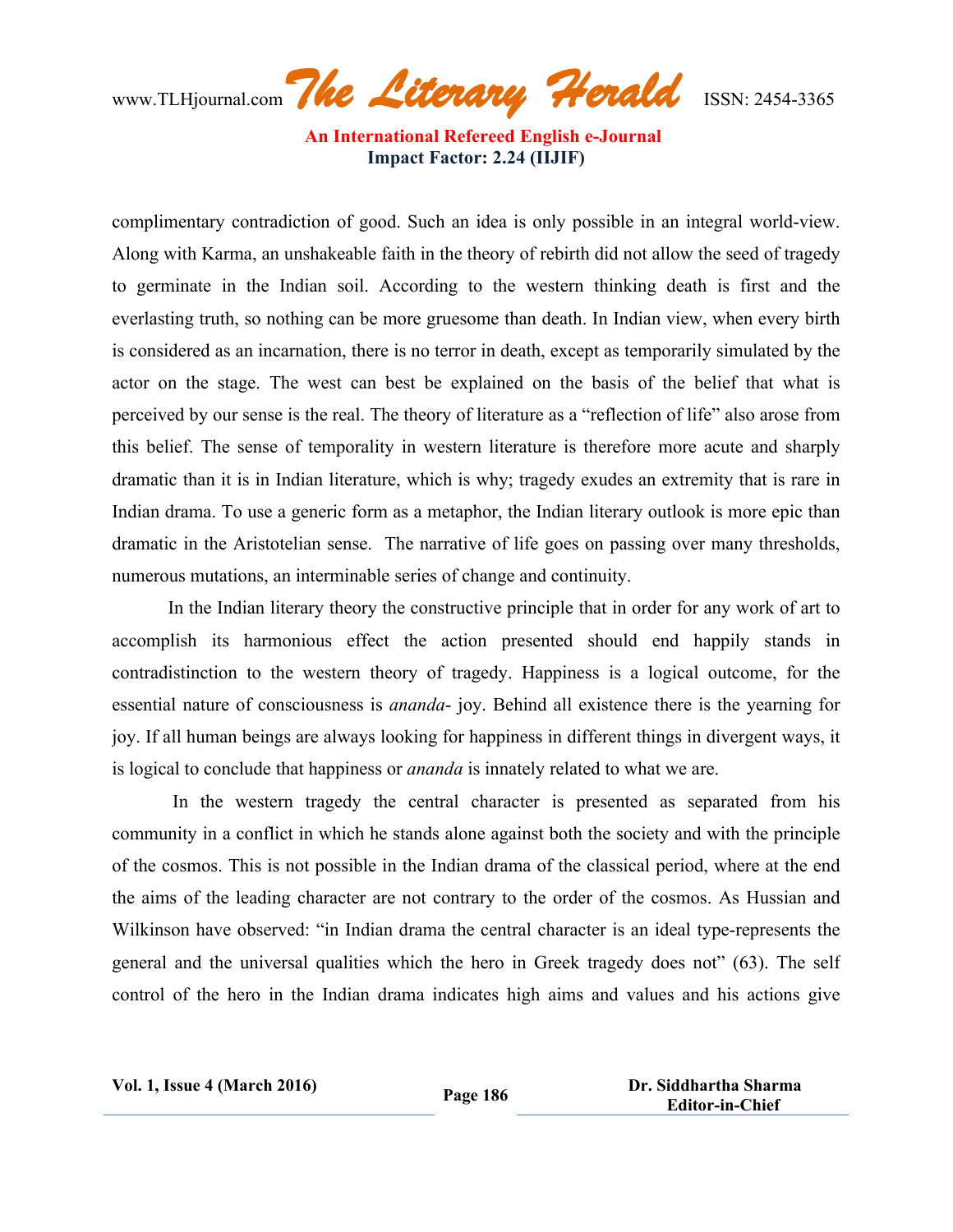www.TLHjournal.com*The Literary Herald*ISSN: 2454-3365

examples of how real happiness can be achieved, and how the harmonious order of the society can be restored.

Another fundamental difference between the eastern and the western thought lies in the concept of tragic conflict, in the rebellion against the destiny which is expressed in extremes of tension. Eastern thought found a harmony between the man and the universe. The ideal of serenity of mind of a composed balance, together with a restraint in action, has opened the way to quiet contentment and spiritual peace. Action as such is not renounced. But action is not the end. Both the *Ramayana* and the *Mahabharata* centre around war. Both underline the inevitability of conflict. But both the epics also point to what lies beyond the mechanics of action- the peace that wisdom brings. The world has been given to us, so that, we who are a part, can realize the whole. The whole heals the suffering of the parts. Fragmentation is suffering; individuation is suffering, time as mortality is suffering. But all these sufferings are subsumed and sublated by the whole- the totality of the known and the unknown- existence as absolute being. In the words of S.J. Robert Antoine "The succession of births and deaths is a pilgrimage leading the spirit to its immortal abode where the earthly ego, with its hopes, ambitions and conflicts, will be set at rest in the transcendental bliss of the *atman*" (122). That is why Indian drama, illuminated by the light of fulfillment, never has the tragic finality of Greek tragedy.

Gods occupy an important place in Greek tragedies. Greek gods are not only highly irascible but belong to the category of superpower who can "do, undo or misdo" anything. They can reduce man to dust. But Indian gods are generally reasonable and good: on top of it they are tied down by the principle of *Karma.* Karma is often popularly understood as fate when compared to the Greek notion of 'moira'. But there is a fundamental difference: to the Greek mind human helplessness makes tragedy possible, tragedy being the ultimate and inevitable fatal clash of man's will with fate. This is not the case in Indian literature, for Karma is immanent in nature as well as in human nature. Fate is often arbitrary, irrational, and absurd. Fate is imposed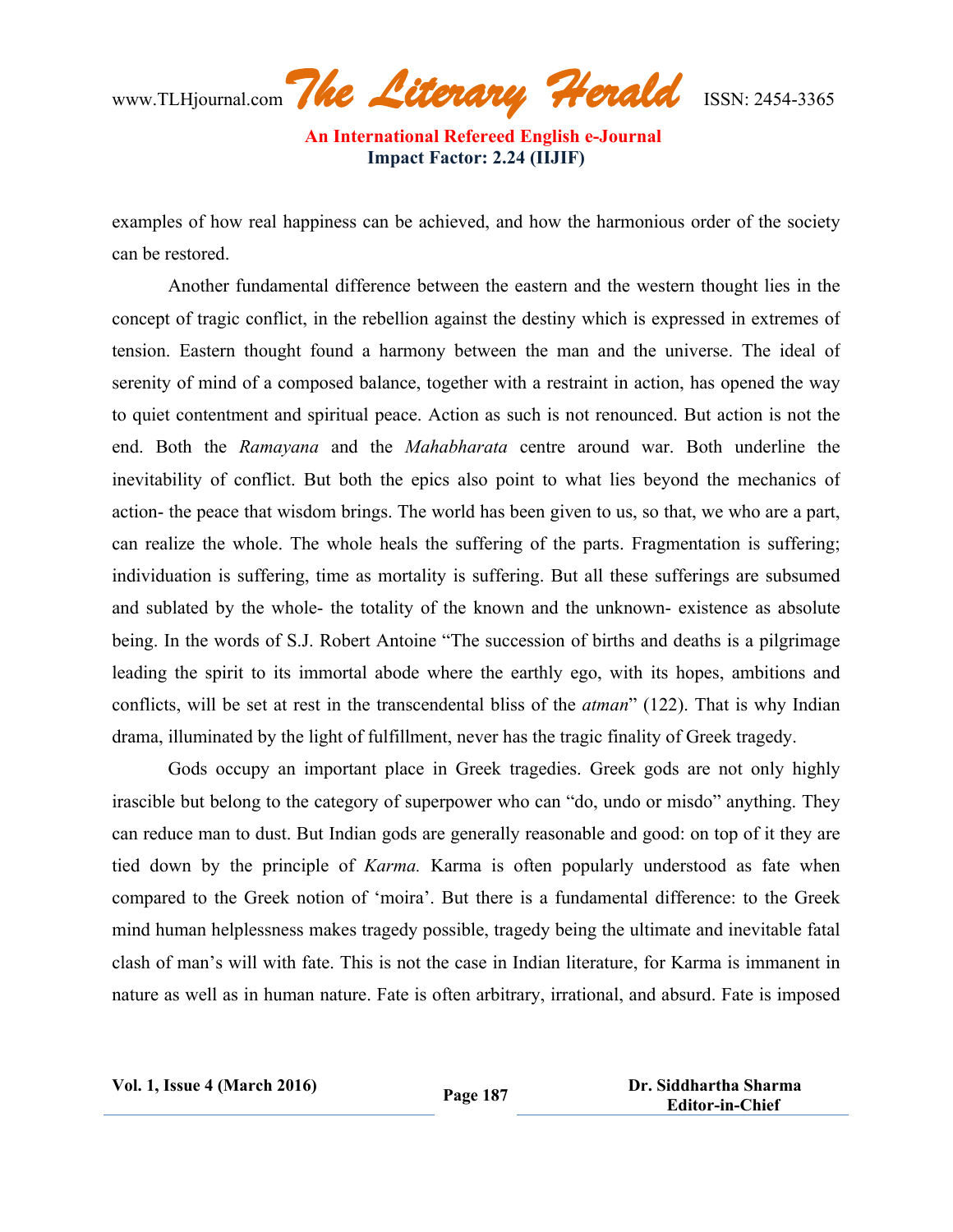www.TLHjournal.com*The Literary Herald*ISSN: 2454-3365

from above the human agency. Karma, on the other hand, does not have the character of a capricious will. Karma is not a blind mechanism unlike fate. Karma is the law of moral causality.

## CONCLUSION:

From the above discussions it may be concluded that the Greek vision focuses exclusively on necessity, contingency, and mortality. But the Indian vision gazes at a more distant horizon; it may have its tragic moments (*dukha*), but it does not end in tragedy (*dukhanta*). The end fulfils the beginning- the circle is completed. So a study of the characteristics of Indian literature should naturally follow an examination of those aspects of Indian consciousness, as distinguished from the western, upon which an Indian is nurtured from birth onwards, and which, when the time comes, permeate through aesthetic creation. There was some truth in Rudyard Kipling's oft-quoted line, 'East is East and West is West, and never the twain shall meet'. But it is possible for the both to meet on a common ground. This common space is a space of negotiation- a dialogic space. The East and the West can let their lights reflect on each other. A dialogue is possible, but it has to take place in terms of cultural equality. There should not be a hegemonic term, a privileged concept of value. When two things are different, the difference should be accepted and respected, then only a meaningful conversation is possible which can be oriented towards understanding each other- a non- judgmental understanding.

## **REFERENCE**

Bharata*. Natyasatra*. Trans. Manomohan Ghosh. Calcutta, 1950. Dev, Amiya. *The Idea of Comparative Literature in India.* Calcutta: Papyrus, 1984. Hussain, Mazhar and Robert Wilkinson, eds. *The Pursuit of Comparative Aesthetics: An Interface between the East and West.* Burlington: Ashagate, 2006. Print.

| <b>Vol. 1, Issue 4 (March 2016)</b> | Page 188 | Dr. Siddhartha Sharma<br><b>Editor-in-Chief</b> |
|-------------------------------------|----------|-------------------------------------------------|
|                                     |          |                                                 |